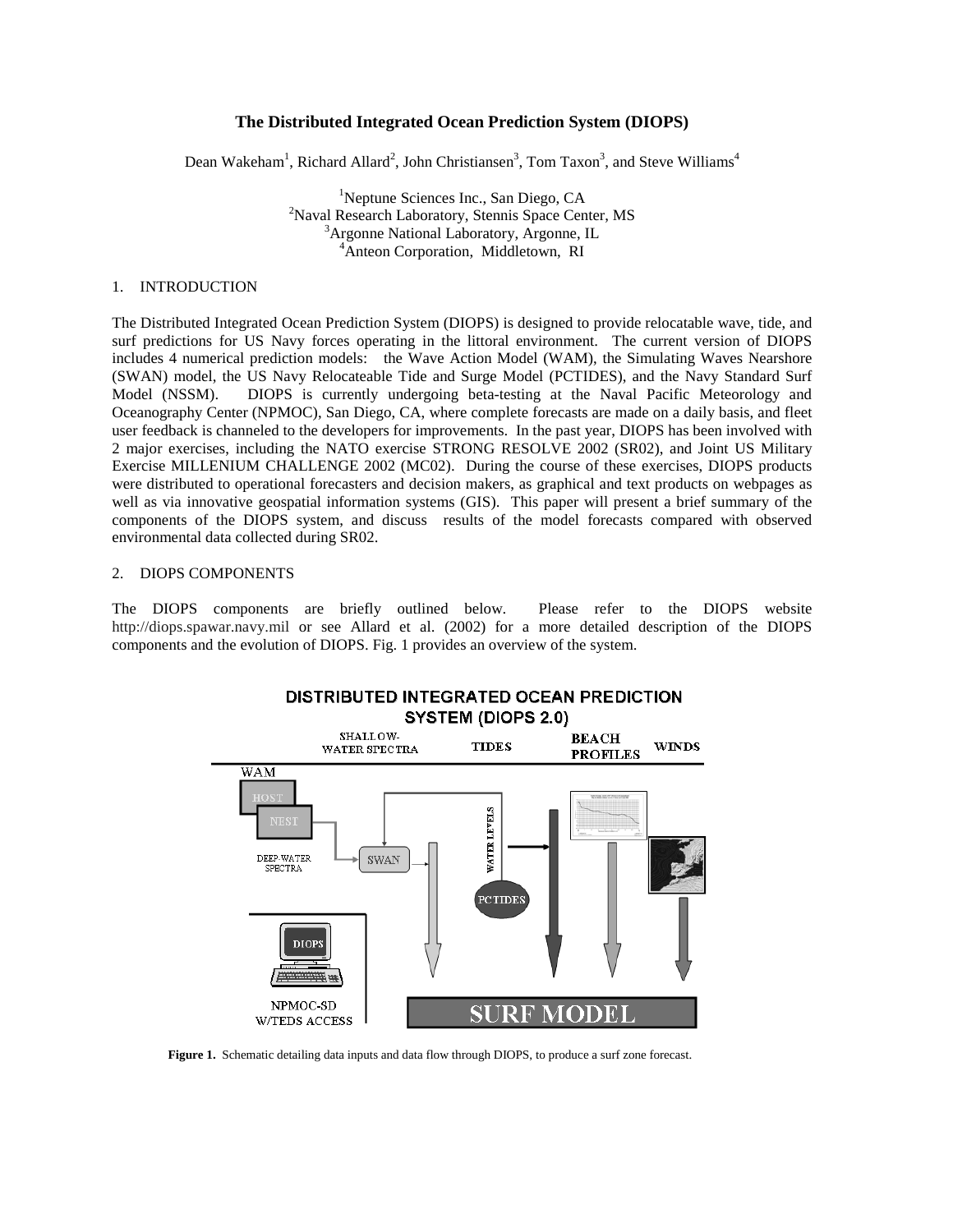## 2.1 Wave Action Model (WAM)

WAM is a deep water wave model that utilizes numerical weather prediction model, 10 m wind fields to develop deep water wave characteristics. DIOPS uses forcing winds for WAM, obtained from the Navy's Tactical Environmental Data Server (TEDS). The METOC Broadcast (METCAST) interface allows the DIOPS computer to access TEDS to obtain 10 m winds from the Navy's operational numerical weather prediction models, the Navy Operational Global Atmospheric Prediction System (NOGAPS) and the Coupled Ocean/Atmosphere Mesoscale Prediction System (COAMPS). The TEDS/METCAST interface also allows DIOPS access to static databases for bathymetry for WAM runs. WAM has the capability for nesting, and is run to provide wave spectra to the SWAN nearshore model.

## 2.2 Navy Relocatable Tide/Surge Modeling System (PCTIDES)

PCTIDES is a relocatable tide and surge prediction system, which incorporates atmospheric as well as astronomic effects on sea level elevation. A bathymetry database is contained within PCTIDES, and the model assimilates data from worldwide International Hydrographic Office (IHO) tide stations. The model is also able to be nested, to provide high resolution 2-dimensional gridded water level elevation fields, which can be used in the SWAN or other nearshore models. Point output can also be generated for use with NSSM. PCTIDES receives mean sea level pressure (MSLP) and 10 m wind data from TEDS also.

## 2.3 Simulating Waves Nearshore (SWAN)

SWAN is a nearshore wave model that is initialized with wave spectra from a deep water wave model and wind forcing. SWAN can also be run with tides and currents to activate a wave-current interaction option. Bathymetry for SWAN is typically provided from the Naval Oceanographic Office (NAVO), and can be supplemented with on-scene data. SWAN can be run in a nested mode and is used to propagate wave spectra through the nearshore to the surf zone.

## 2.4 Navy Standard Surf Model (NSSM)

NSSM was initially developed in the 1980's and has been used in continuous operation since. Multiple improvements have been made to the original version of NSSM, and its operational history and employment are found in Earle (1999). The operational version of DIOPS will include NSSM version 3.2. NSSM is a onedimensional surf prediction model, which utilizes wave spectral output from SWAN, 10 m winds, and a beach profile, to provide information on the surf zone. Data from NSSM is formatted into coded surf forecasts, in the format delineated by the Joint Surf Manual, COMNAVSURFPACINST/ COMNAVLANTPACINST 3840.1B, (1987). The contents and format of the coded surf forecast provide an efficient and effective means of relaying data of interest to amphibious forces about the surf zone, including, significant and maximum breaker height, angle of incidence, longshore current, surf zone width, number of surf lines within the surf zone, and

#### 2.5 Dynamic Information Architecture System (DIAS)

DIOPS incorporates a middleware developed at Argonne National Laboratory. The middleware is based upon the Dynamic Information Architecture System (DIAS), and allows the models to share data through the use of an object oriented communication scheme. Models do not actually communicate with each other, but obtain data and provide data to classes of software objects. This architecture allows for ease of use in adding or removing more models into the DIOPS system. More information on DIAS is available at http://www.dis.anl.gov/DIAS.

# 3. OPERATIONAL DIOPS SUPPORT

DIOPS developed wave, tide, and surf forecasts are designed to be utilized by NATO forces operating in a littoral environment. DIOPS forecasts for SR02 were produced by the DIOPS scientist, at the Navy European Meteorology and Oceanography Center (NEMOC) in Rota, Spain. Table 1 shows the setup parameters for the SR02 scenario.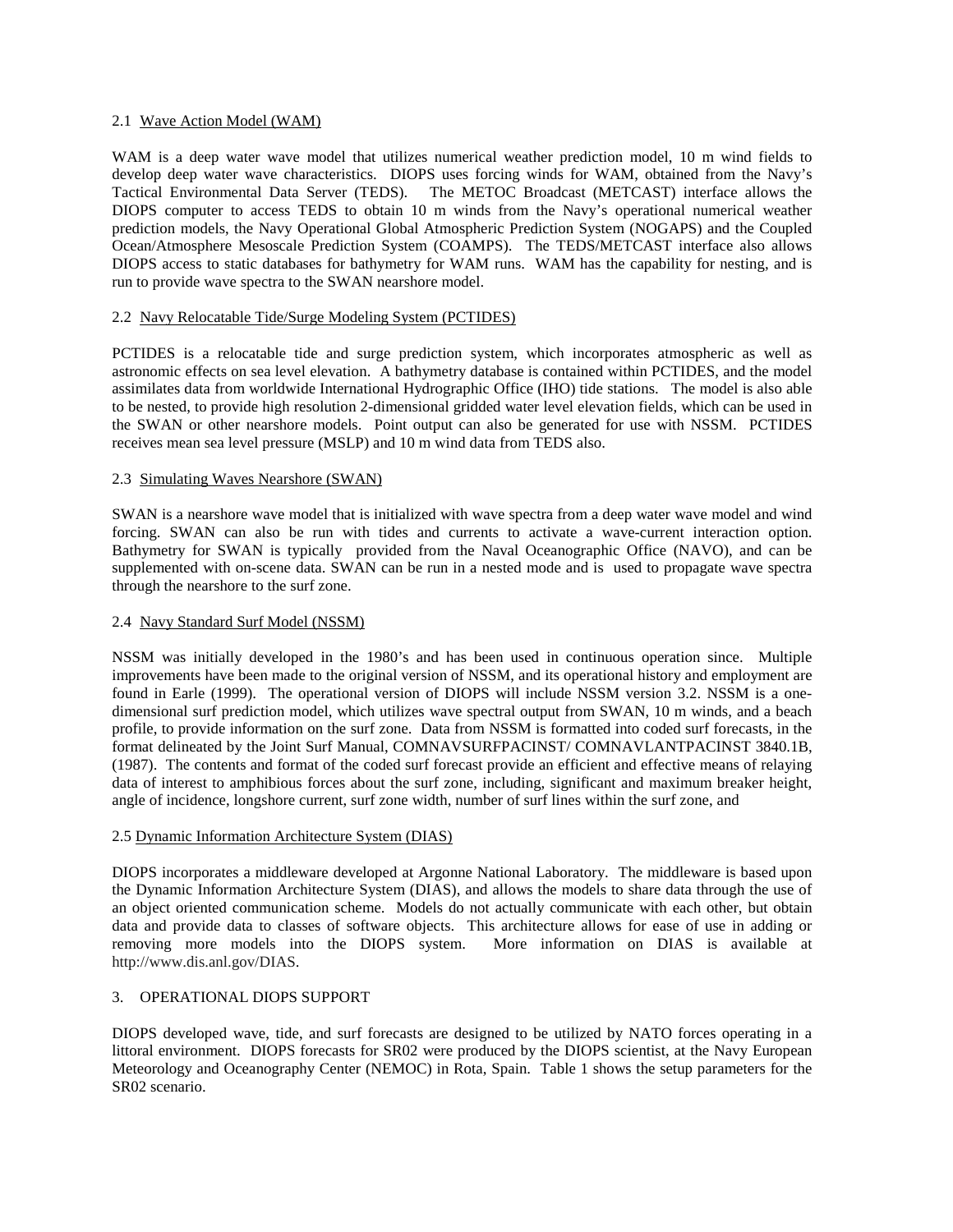| <b>STRONG RESOLVE 2002 (SR02)</b>                                                                                                                                                                                       |
|-------------------------------------------------------------------------------------------------------------------------------------------------------------------------------------------------------------------------|
| WAM:<br>1 Grid 10-30°E, 53-60°N 0.25° res.                                                                                                                                                                              |
| <b>PCTIDES:</b><br>2 Grids:<br>Coarse: 54-57°N, 11-21.5°E, 9 km res.<br>Fine: 54.25-55.25°N, 16.0-17.5°E, 3 km res.                                                                                                     |
| <b>SWAN:</b><br>3 Grids:<br>coarse: $54-57^{\circ}N$ , $15-21.5^{\circ}E$ , $0.10^{\circ}$ res.<br>nest 1: 54.25-55.75°N, 16-18.25°E, 0.025° res.<br>nest 2: 44.5-54.75°N, 16.6-16.85°E, 0.005° res.                    |
| NSSM:<br>4 locations along the Polish Coast.                                                                                                                                                                            |
| <b>NEMOC Webpage:</b><br>48 hr SWAN Coarse and Fine Nest forecast<br>@ 6 hrly intervals<br>48 hr NSSM graphical and text forecasts for 4 beaches @<br>6 hrly intervals.<br>48 hr PCTIDES forecast graphic for 4 beaches |
| GIS:<br><b>Products provided to WIPE Server</b><br>SWAN Medium and Fine Nest 48 hr. forecast<br>At 6 hrly intervals.<br>NSSM Forecast graphics for 4 beaches                                                            |

**Table 1**. Model specifics for SR02 exercise.

Complete 48 hour forecasts, including WAM, SWAN, PCTIDES, and NSSM were performed once per day, with a 12 hour continuity run of WAM performed using the NOGAPS and COAMPS model runs from the previous 12-hr watch cycle. PCTIDES forecasts were performed every 24 hours. Point tide forecasts for beaches of interest were provided to the warfighters, in a graphical format via the NEMOC webpage. SWAN runs were provided to the operational users for sea state, as well as run for generating wave spectra for the NSSM model runs. Significant wave height and direction forecasts were provided at 6 hourly intervals in a graphical format on the NEMOC webpage. NSSM forecasts were provided in graphical and text format via the NEMOC webpage.

With the recent advances in Geospatial Information Systems (GIS), point and gridded datasets are able to be viewed and/or overlaid on other datasets, such as charts and imagery. This overlay capability, allows military command and control display systems to present operational decision makers an integrated picture of the battlespace, including, intelligence and METOC data, as well as location of forces. During SR02, data was imported into GIS capable systems to allow operational decision makers the capability of overlaying the data on their command and control pictures. DIOPS products were also able to be viewed on the Applied Coherent Technologies WWW Image Processing Environment (WIPE) server using an internet browser and the WIPE applet (http://www.actgate.com).

#### 4. MODEL RESULTS

Overall, the modeled ocean parameter matched reasonably with the observed parameters that were available. Only one wave buoy was available (Ölands s. grund – WaveRider) located near 56.1°N 16.7°E. Four altimetry passes over the area of interest were obtained for the exercise period. Photographs taken as press coverage during the exercise were available from the SR02 webpage. Fig. 2 shows the seas encountered by USS BRISCOE in the Baltic during the exercise.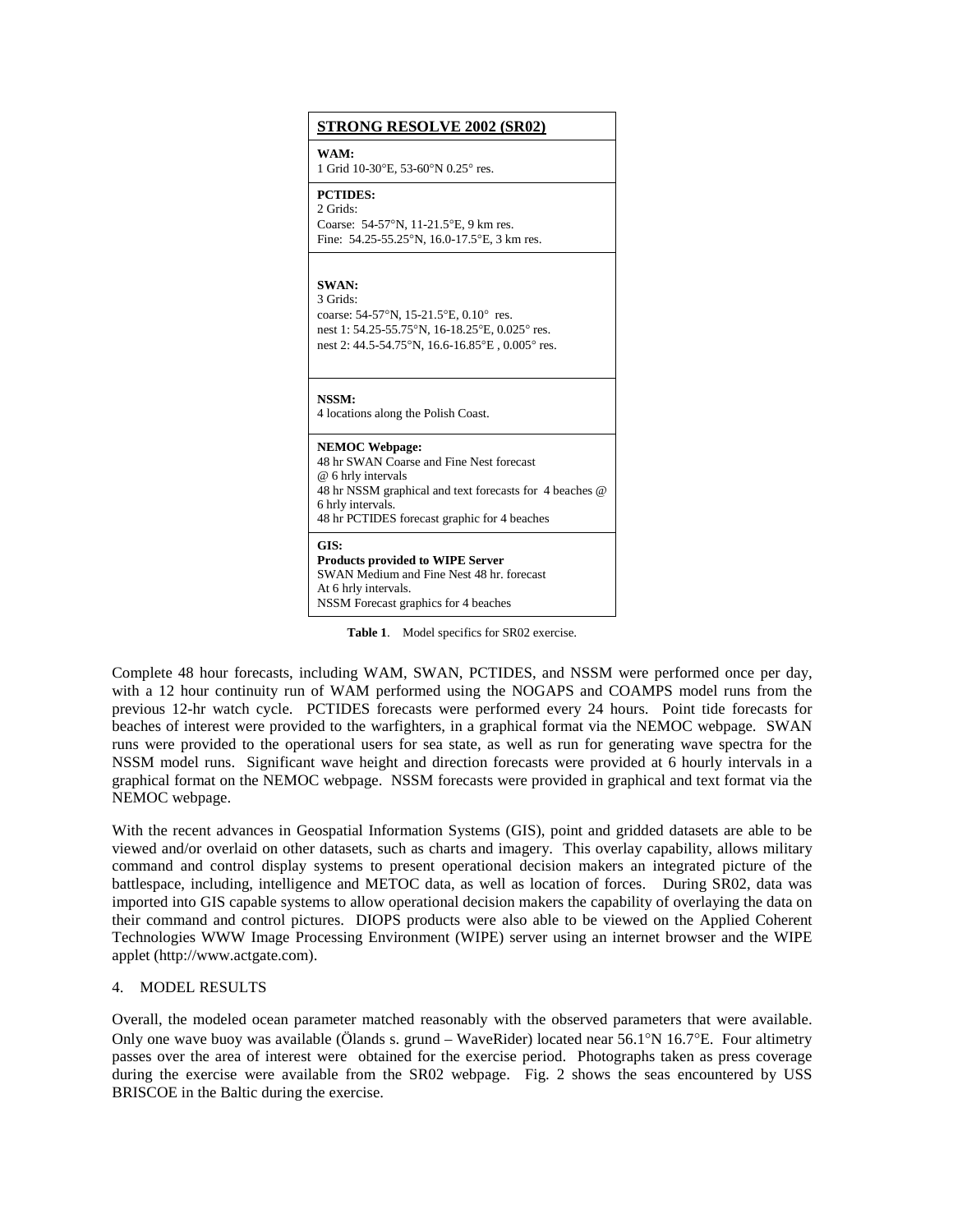

**Figure 2**. USS BRISCOE endures heavy seas while cruising in the Baltic Sea, March 7, 2002, during STRONG RESOLVE. U.S. Navy photo by journalist Mate 1<sup>st</sup> Class Kevin Elliott.

## 4.1 STRONG RESOLVE 2002 Results

DIOPS was run in support of NATO Exercise Strong Resolve 2002 at the Navy European Meteorological Oceanography Center (NEMOC) March 1-15, 2002 on a Sun Blade 500 MHz workstation. NEMOC's role was to provide support products for a planned amphibious landing off the Polish Coast. High-resolution bathymetry was collected in mid-February, off the Polish Coast, during a Rapid Environmental Assessment (REA) of the area of interest. Tides were removed based on a tide gauge located near Ustka, Poland. High resolution REA bathymetry was merged with hydrographic data obtained from the Naval Oceanographic Office using the Surface Modeling System grid generation software. Information about SMS can be found at http://www.emrl.byu/edu/sms.html .

A regional WAM model for the Baltic Sea was run twice daily, forced with the Navy Operational Global Atmospheric Prediction System (NOGAPS) wind fields. Directional wave spectra from WAM were specified as boundary conditions to a 0.1° resolution host SWAN domain for the Southern Baltic Sea. Fig. 3 shows the 22 locations in which WAM spectra were applied on the SWAN western and northern boundaries. Two SWAN nests with resolutions of 0.025° and 0.005° were embedded within the host SWAN depicted in Fig. 3. Highresolution bathymetry was applied to the inner-most SWAN nest only. All three SWAN domains were forced with 10-m winds from the Coupled Ocean Atmosphere Mesoscale Prediction System (COAMPS) Europe grid.

During the time SWAN was run at NEMOC, a software bug did not allow SWAN to be run in a RESTART (*hotfile*) mode. As a short-term workaround, each WAM model run was started 6 hours before the analysis time, providing directional wave spectra at *t-3* hours. Subsequently, SWAN was initialized from a cold start, from *t=-*  $\overline{3}$  hours and run for a total of 51 hours to  $t=+48$  hours.

Fig. 4 depicts SWAN wave height and peak period versus a buoy located near the Swedish Island of Olands. The buoy data was obtained through the Swedish Meteorological and Hydrological Institute. Fig. 4a (top) shows SWAN results when using a 3-hr initialization. Clearly, this short spin-up time does not provide adequate time to resolve these features. Fig. 4a(middle) shows results of an identical model run, but using a 6-hr spin-up period. Improvement is shown versus the 3-hr spin-up. Fig. 4a (bottom) depicts a SWAN simulation in which a *RESTART* file is saved every 12-hours. In this case, SWAN does a very good job resolving the wave height during the 15-day period. SWAN peak wave period, shown in Fig. 4b exhibits good agreement in the *RESTART* case, with a one-second over-prediction on the major event on March 6, 2002.

The amphibious assault during SR02 consisted of a Swedish Combat Boat 90H's launched from the USS TORTUGA. These craft did not assault a beach through the surf zone, but rather landed their troops at a quay wall in Hel, Poland. Predicted and observed waves exceeded 4 m and had some impact on at sea operations, as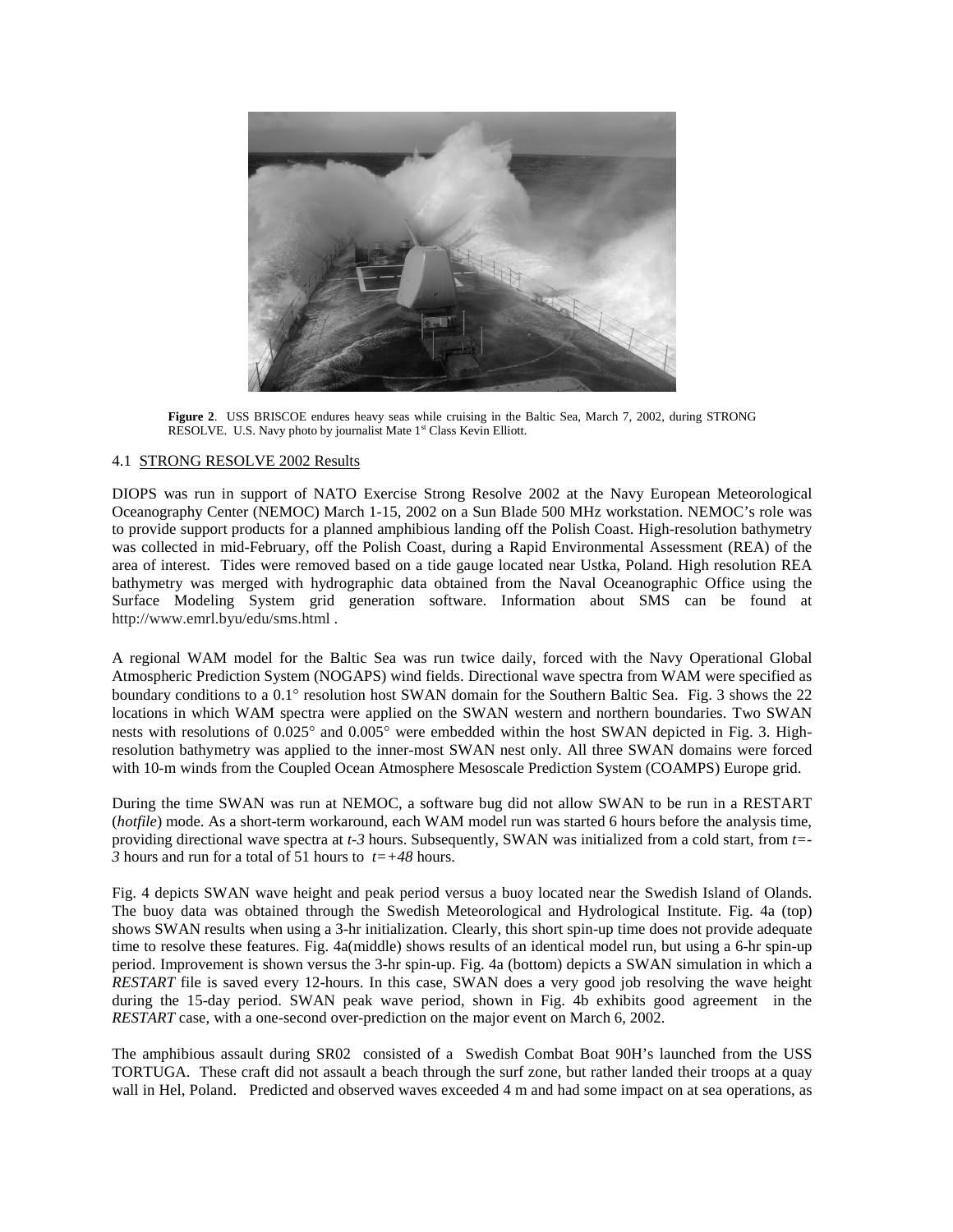seen in Fig. 2. Feedback from the afloat METOC division was that DIOPS provided a beneficial service for the Amphibious Forces, especially when their own version of NSSM was found to be inoperable.



**Figure 3**. DIOPS SWAN areas run during NATO Exercise STRONG RESOLVE 2002. A triple nested SWAN run was performed, using data from a 0.25° Baltic Sea WAM. WAM wave spectra were applied at the points indicated by filled circles, to initialize the outer nest of a coarse resolution SWAN model. The star indicates the location of the SMHI wave buoy.



**Figure 4**. Comparison of SWAN a) wave height and b) peak period for three test cases. The first uses a 3-hr spin-up from rest, the second uses a 6-hr spin-up from rest, the last cases is initialized with a RESTART file.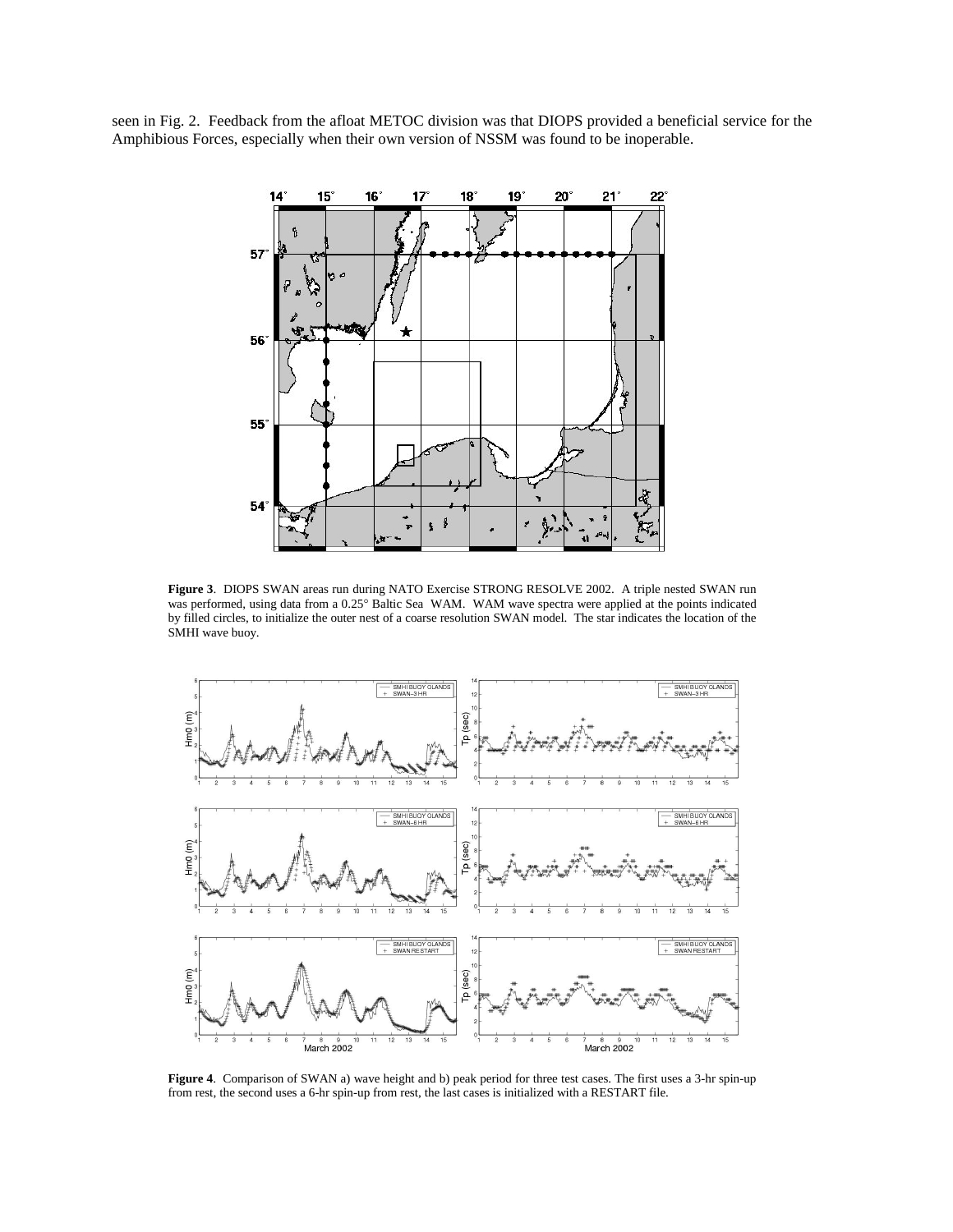Fig. 5 depicts the 4 separate over-flight paths for altimeters within the area of the medium resolution SWAN nest. The comparison between altimeter-derived wave heights and SWAN (Fig.6) shows a reasonable agreement. Hwang et al. (1998) showed that when spatial lags were less than 10 km, RMS errors between TOPEX and buoy observations were on the order of 0.1m in the Gulf of Mexico. Gower (1996) examined TOPEX altimeter-derived wave heights with 14 buoys along the west coast of Canada and reported RMS differences in the range of 0.3-0.35m. Fig. 7 depicts a comparison of SWAN model predictions at locations and times when the altimeters were over-flying the area. The ERS-2 and TOPEX on March 11 show very good agreement, while SWAN shows an under-prediction of wave height as the altimeter gets closer to land on March 4. SWAN shows an under-prediction of about 0.5 m for the March 8 comparison with TOPEX.



**Figure 5**. Tracks of ERS-2, TOPEX and GFO altimeters contained within the first SWAN nest (0.025 deg resolution) during the period March 4-11, 2002. Open circles for each track denote the first point for that track, denoting direction altimeter is moving.



**Figure 6.** Comparison between SWAN wave heights and a) ERS-2 on March 5, 20GMT, b) GFO on March 4 14Z GMT, c) TOPEX on March 11 9Z and d) TOPEX on March 8, 09Z. The first point in each plot corresponds to the open circle represented in Fig. 5.